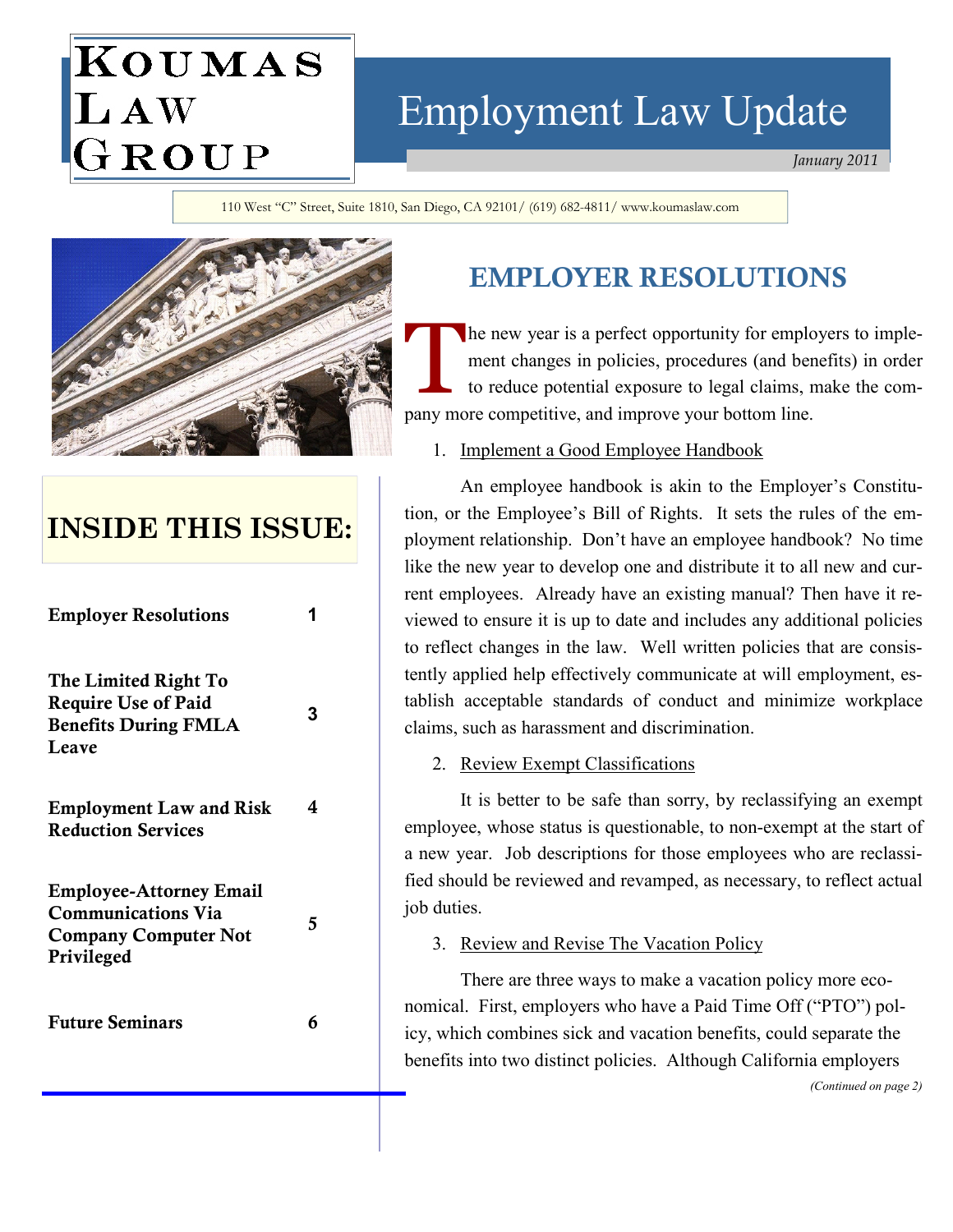#### (Continued from page 1)

have to pay out accrued unused vacation benefits upon separation, they need not payout unused sick benefits unless they are combined with vacation benefits in a "PTO" policy. Second, a waiting time can be imposed on the starting date to accrue benefits for new employees. This would eliminate the need to payout benefits to short term employees that do not work out. Third, placing a cap (or maximum limit) on the total amount of benefits that can be accrued by an employee in any given year, rather than permitting annual roll over of benefits, will minimize the amount of continuing financial liability to payout unused benefits at separation.

#### 4. Review Company Health Benefits

 Employers who offer group health insurance benefits and pay one hundred percent of the employee's monthly premiums may want to re-think cost sharing with the employee. Even shifting a small percentage of the monthly costs associated with the employee's premiums to the employee could make a significant difference to the yearly budget. Offering an incentive such as a stipend to employees who decline participation in any group plan which could be used to participate in a spouse's plan, would also decrease insurance costs. Employers should also review whether the coverage available under the current plan(s) offered are worth the expense paid, or whether another plan might provide better coverage at a lower price.

### 5. Review and Revise Any Paid Holiday Policy

 Even though there is no legal requirement to offer any, how many paid holidays do you offer each year? Martin Luther King Day, President's Day, Memorial Day– what about the employee's birthday? Could you eliminate one of those days on a rotating basis each year? What about setting eligibility criteria—Do you impose any conditions which must be satisfied before employees are entitled to receive such paid benefits? By way of example only, do you require that employees work both the work day immediately before and immediately after the holiday is recognized by the company, in order to be eligible to receive holiday pay? Implementing either one of the foregoing practices would increase productivity and decrease costs.

### 6. Consider Performance Bonuses

 Instead of granting automatic annual wage increases at year end or on an employee's anniversary date, tie an employee's year end compensation to either the employee's performance or the overall performance of the business.

### 7. Conduct Training

 Many employers promote employees to managerial positions, some due to a demonstration of supervisory abilities, others simply because of the passage of time. It is essential that employers equip these managers with the proper tools necessary to be effective and efficient supervisors. Conduct training on supervisory communication techniques is equally as important as anti-harassment training, to reduce potential legal risk for discrimination claims. Have you conducted your training yet?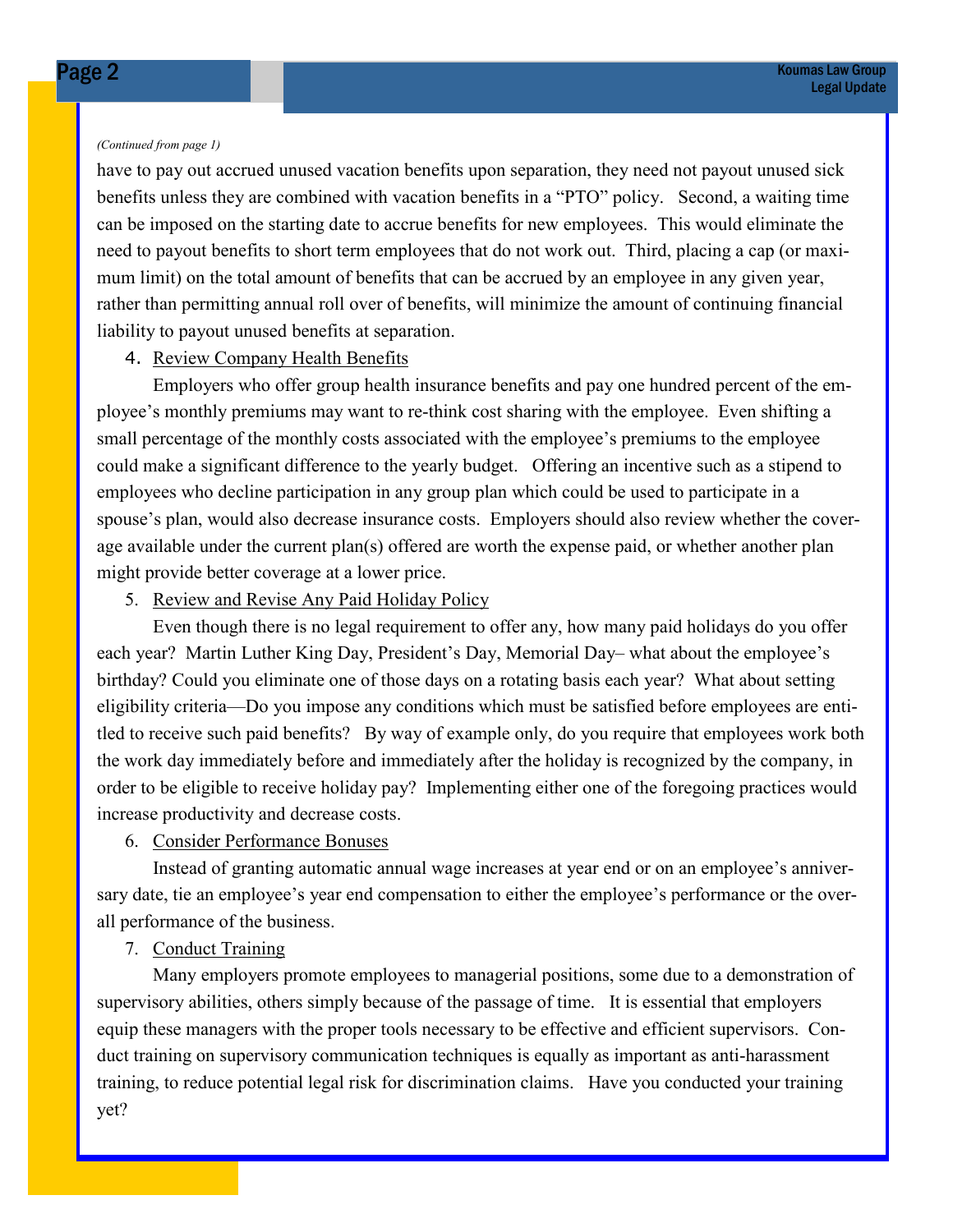PRACTICE TIP: Changes introduced at the start of a new year seem less abrupt to employees, and, in turn, less disruptive to the workplace. Therefore, employers should review their policies and practices and decide which ones need modification to start the year off on the right foot. For assistance with implementing any of the foregoing policies and/or practices, or to conduct workplace training, contact Elizabeth Koumas at (619) 398-8301 or ejk@koumaslaw.com.

Effective January 1, 2011 there will be no change to the computer software exemption minimum hourly rates - the computer software exemption minimum hourly rate of pay will remain at \$37.94/hour or a minimum annual salary of \$79,050.

### THE LIMITED RIGHT TO REQUIRE USE OF PAID BENEFITS DURING FMLA LEAVE



Then it comes to the issue of whether an employer can mandate that<br>an employee use accrued time off benefits while on a FMLA leave<br>of absence, there is somewhat conflicting information found in the an employee use accrued time off benefits while on a FMLA leave of absence, there is somewhat conflicting information found in the

FMLA regulations. In Title 29 of the Code of Federal Regulations, section 825.207 (a) sets forth what has generally been considered the basic rule about *requiring* employees to use accrued time off during FMLA: "FMLA permits an eligible employee to choose to substitute accrued paid leave for FMLA leave. If an employee does not choose to substitute accrued paid leave, the employer may require the employee to substitute accrued paid leave for unpaid FMLA leave." However, section (d), which pertains to employees covered by a disability leave plan, states otherwise. All California employees are considered covered under a disability leave plan because, if eligible, they are entitled to California State Disability benefits ("SDI").

 Section (d) states: "Leave taken pursuant to a disability leave plan would be considered FMLA leave for a serious health condition and counted in the leave entitlement permitted under FMLA if it meets the criteria set forth in Sections 825.112-825.115. In such cases, the employer may designate the leave as FMLA leave and count the leave against the employee's FMLA leave entitlement. Because leave pursuant to a disability benefit plan is not unpaid, the provision for substitution of the employee's accrued paid leave is inapplicable, and neither the employee nor the employer may require the substitution of paid leave. However, employers and employees may agree, where state law permits, to have paid leave supplement the disability plan benefits, such as in the case

(Continued on page 4)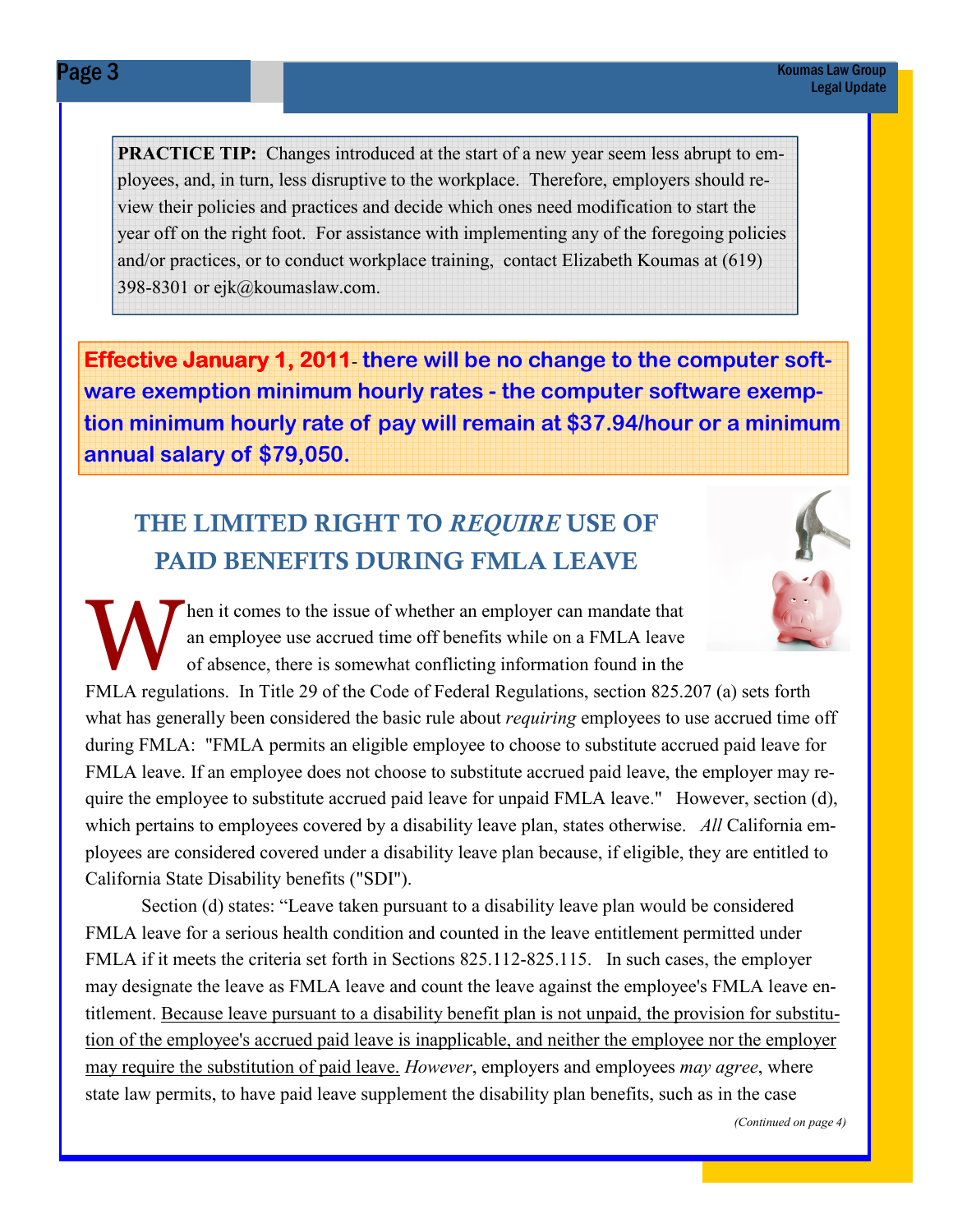#### (Continued from page 3)

where a plan only provides replacement income for two-thirds of an employee's salary."

 Consequently, where an employee takes FMLA due to the employee's own serious health condition, the employer can't require the employee to use his or her accrued paid time off because the employee would have SDI income. The employer and employee can *agree* to have paid time off supplement the SDI, but the employer can't *require* it nor can the employee demand its use under the same circumstances. Therefore, appropriate interpretation of section (a), in conjunction with section (d), indicates that an employer can require the use of the paid time benefits under the limited circumstances where an employee does not elect to use accrued paid benefits while taking an FMLA qualifying leave other than a leave due to the employee's own serious health condition.

> **PRACTICE TIP:** Covered employers should review FMLA leave *policies* to see if they contain a written statement about an employee's right to use accrued time off benefits which does not run afoul of the regulations. If no policy exists, serious consideration should be given to drafting and implementing one. Also, employers should make sure any existing custom and practice regarding the use of accrued paid benefits during family and medical leaves is in compliance with the law. Elizabeth Koumas has experience and can assist with drafting such policy language. (619) 398.8301.

### EMPLOYMENT LAW COMPLIANCE AND RISK REDUCTION SERVICES

### Annual Audit of Employee Handbook

"When was the last time an audit was conducted of your written policies, to ensure compliance with current labor laws?"

 It is critical to the success of any business operations to learn how to protect your company's interests while conveying your employees' rights and obligations in a handbook. Periodic review of your policies and practices will help ensure compliance with the ever changing labor laws. By way of example only, if you are a covered employer, do your leaves of absence policies contain the new protections for leave relating to active duty reservists (enacted in October 2008), or to care for injured military personnel (effective January 2009)? To prevent your written policies from being used against you, including but not limited to, your discipline policy creating an implied contract to discharge employees only for good cause, and granting leave of absence rights where you are not otherwise obligated to provide them, schedule an audit of your employee handbook immediately.

 $\sim$ Contact Elizabeth Koumas to obtain a flat fee quote to conduct an audit of your handbook policies. $\sim$ 

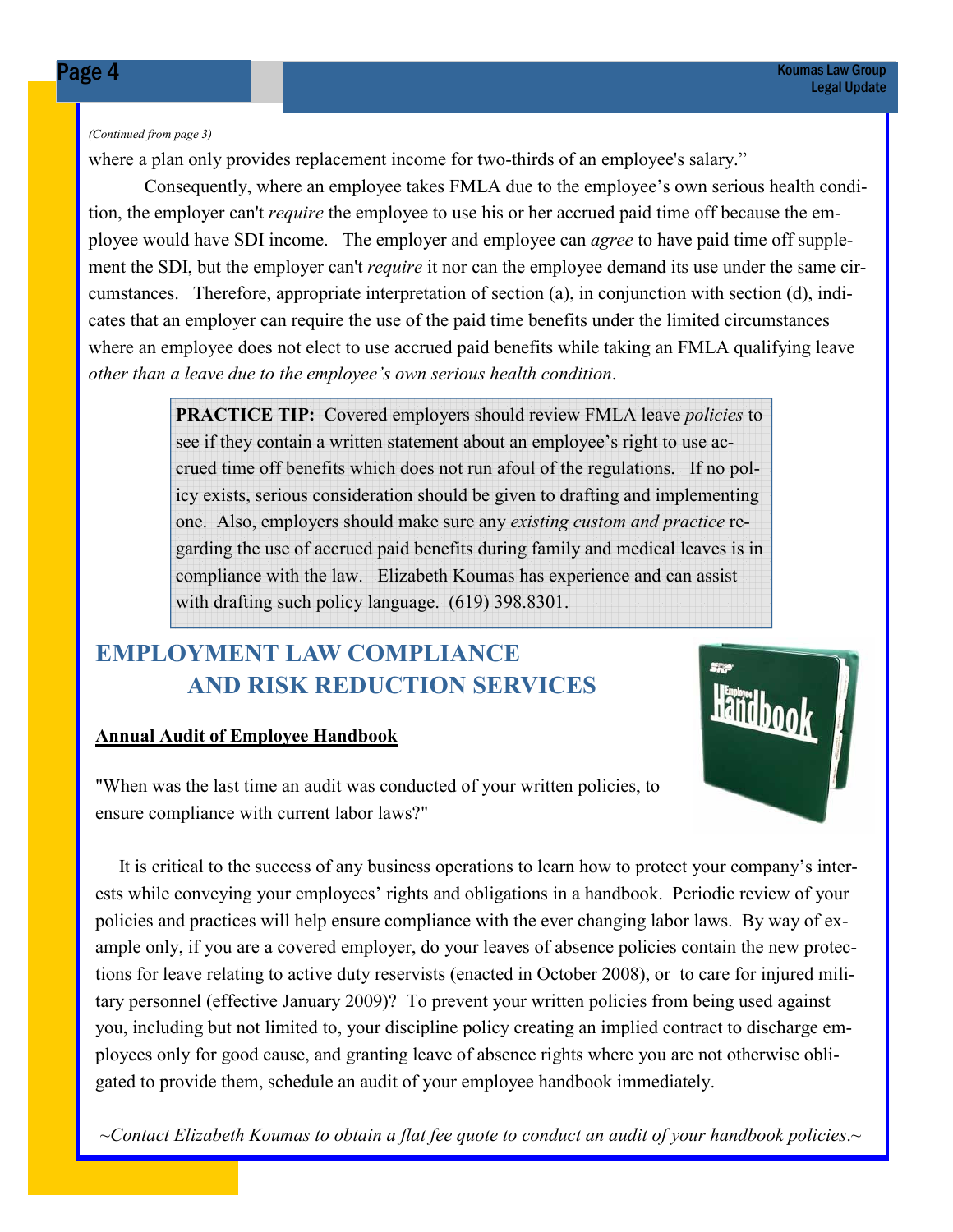### EMPLOYEE-ATTORNEY COMMUNICATIONS VIA COMPANY EMAIL NOT PRIVILEGED

n the case Holmes v. Petrovich Development  $(1/13/2011)$ , a California Court of Appeal held that e-mails sent by employee Holmes to her attor-



ney regarding possible legal action against employer-defendants did not constitute "'confidential communication between client and lawyer'" within the meaning of California's Evidence Code section 952. This is because Holmes used a computer of employer-defendant to send the e-mails even though (1) she had been informed of the company's policy that its computers were to be used only for company business and that employees were prohibited from using them to send or receive personal e-mail, (2) she had been warned that the company reserved its right to monitor its computers for compliance with this company policy and thus might "inspect all files and messages . . . at any time," and (3) she had been explicitly advised that employees using company computers to create or maintain personal information or messages "have no right of privacy with respect to that information or message."

 An attorney-client communication "does not lose its privileged character for the sole reason that it is communicated by electronic means or because persons involved in the delivery, facilitation, or storage of electronic communication may have access to the content of the communication." (Evid. Code, § 917, subd. (b).) However, the e-mails sent via company computer under the circumstances of this case were akin to consulting her lawyer in her employer's conference room, in a loud voice, with the door open, so that any reasonable person would expect that their discussion of her complaints about her employer would be overheard by him. By using the company's computer to communicate with her lawyer, knowing the communications violated company computer policy and could be discovered by her employer due to company monitoring of e-mail usage, Holmes did not communicate "in confidence by means which, so far as the client is aware, discloses the information to no third persons other than those who are present to further the interest of the client in the consultation or those to whom disclosure is reasonably necessary for the transmission of the information or the accomplishment of the purpose for which the lawyer is consulted." (Evid. Code, § 952.) Consequently, the communications were not privileged.

 The foregoing case demonstrates the practical and legal importance of having an explicit policy regarding the use of company property relating to electronic communications. An effective policy should, at a minimum:

- Cover Internet, intranet, extranet, and email usage;
- Provide guidelines for use of company electronic communication systems;
- Reserve right to monitor and review electronic communications transmitted via company property;
- Prohibit or limit use of company computers for personal purposes; and
- Advise employees to have no expectation of privacy concerning communications via company property.